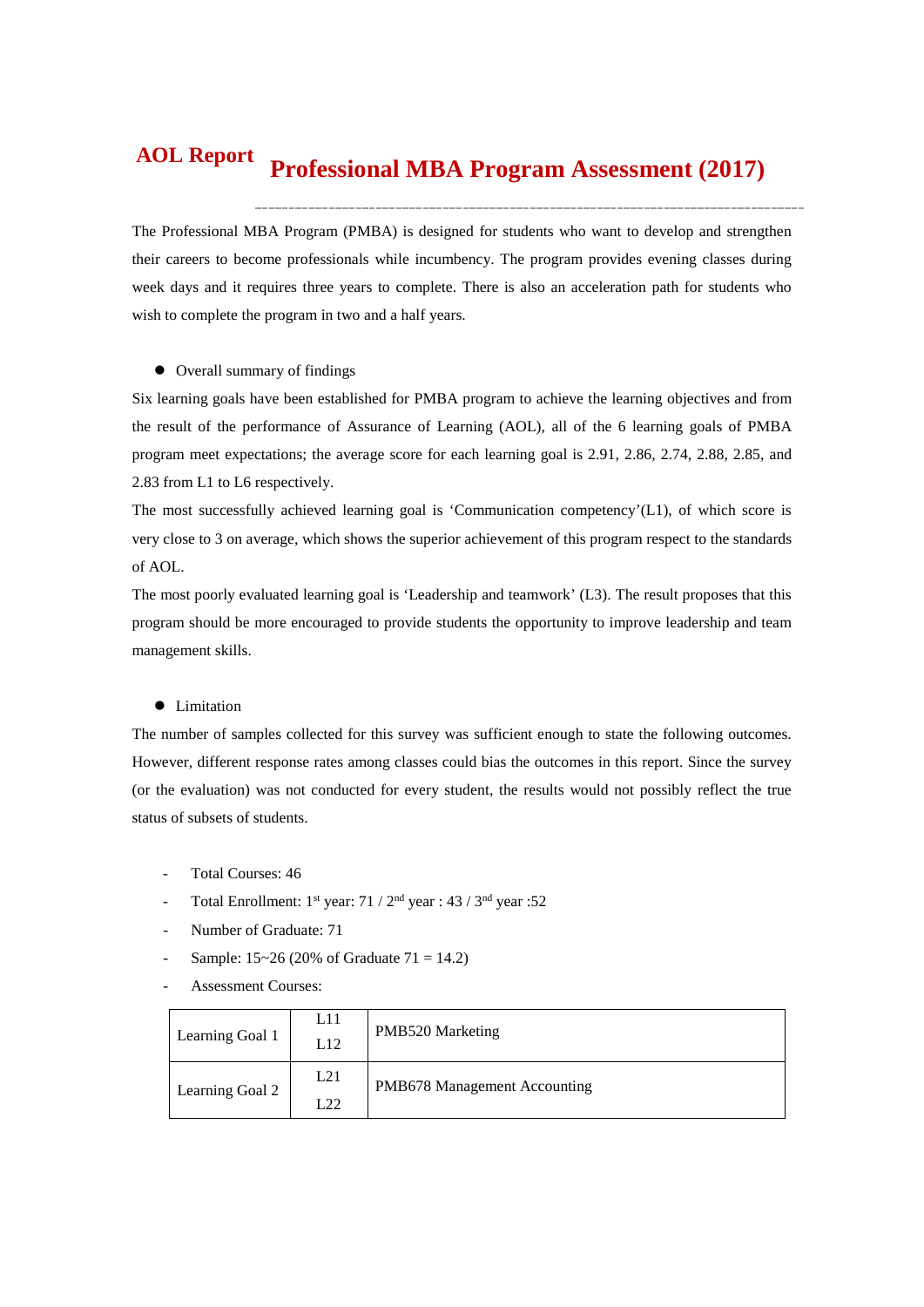|                 | L31 | PMB520 Marketing                   |  |  |  |  |
|-----------------|-----|------------------------------------|--|--|--|--|
| Learning Goal 3 | L32 | PMB560 Financial Accounting        |  |  |  |  |
|                 | L41 | PMB678 Management Accounting       |  |  |  |  |
| Learning Goal 4 | LA2 | PMB590 Cross Cultural Management   |  |  |  |  |
|                 | L51 |                                    |  |  |  |  |
| Learning Goal 5 | L52 | PMB520 Marketing                   |  |  |  |  |
|                 | L61 | <b>PMB560 Financial Accounting</b> |  |  |  |  |
| Learning Goal 6 | L62 |                                    |  |  |  |  |

# *Overview of Assessment*

| <b>PMBA Program Assessment: Learning Goal 1</b>                                                                                                                         |                                        |                                                                                                                             |  |  |  |  |  |  |
|-------------------------------------------------------------------------------------------------------------------------------------------------------------------------|----------------------------------------|-----------------------------------------------------------------------------------------------------------------------------|--|--|--|--|--|--|
| Learning Goal: Our graduates will demonstrate professional deportment and be effective<br>communicators.                                                                |                                        |                                                                                                                             |  |  |  |  |  |  |
| <b>Methods</b><br><b>Learning Objective</b><br><b>Sample</b>                                                                                                            |                                        |                                                                                                                             |  |  |  |  |  |  |
| (L11) Our student will produce professional<br>business documents.<br>(L12) Our students will deliver effective<br>presentation accompanied with proper<br>supplements. | Students enrolled in<br>$PMB520(N=15)$ | - (L11) Assessment task force<br>scored the term paper<br>- (L12) Assessment task force<br>evaluated the class presentation |  |  |  |  |  |  |

# Findings

- Using the assessment rubric for checking L11 and L12, the average scores exceed 2 (meet the expectation), and even very close to 3(exceed expectation); the scores for L11 and L12 are 2.93 and 2.89 respectively.

- This overall score implies that most students, through the program, become to produce professional business documents and deliver effective presentations accompanied with proper supplements.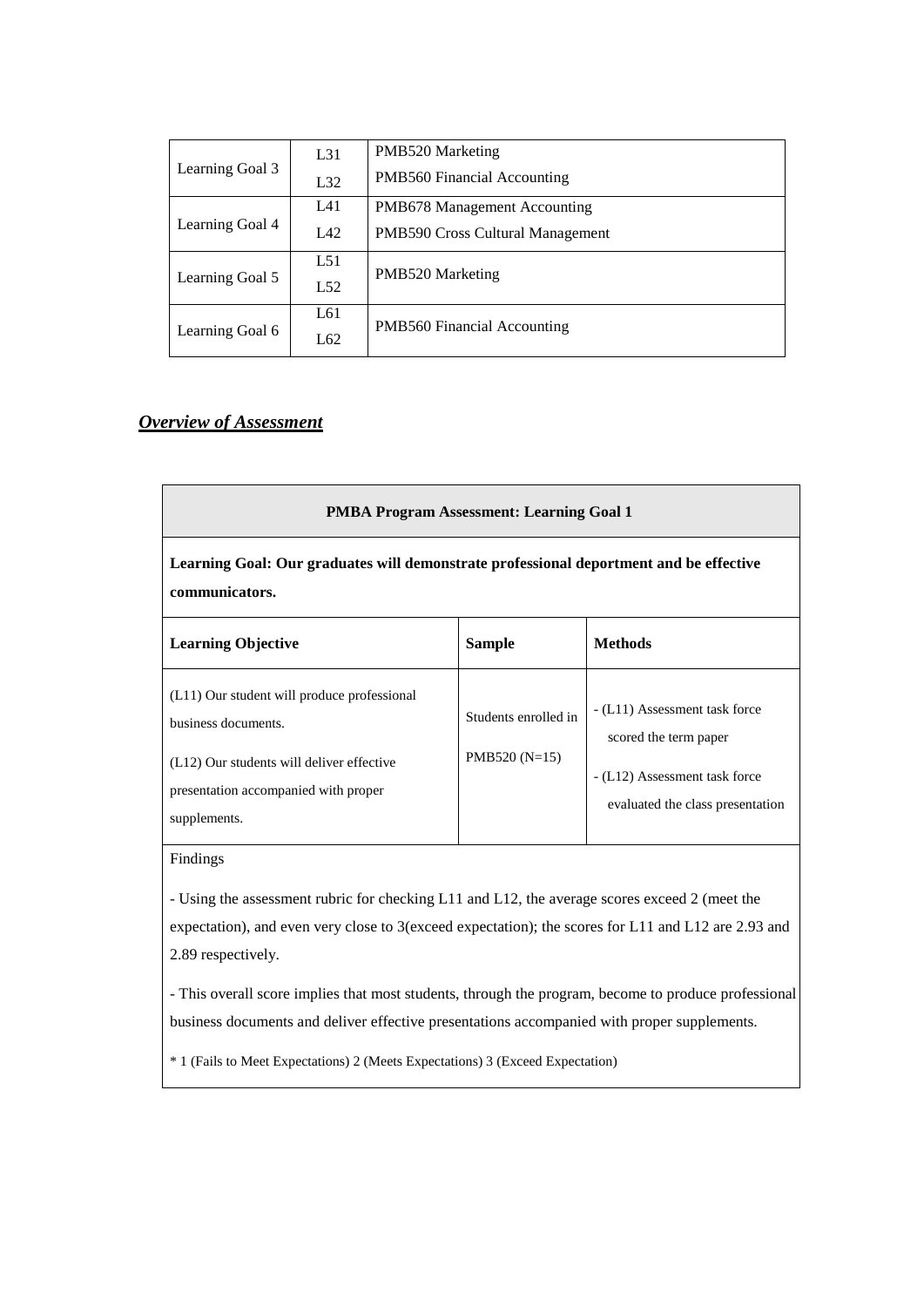**Learning Goal: Our graduates will have a knowledge of the functional areas and the ability to apply this knowledge to actual problems.**

| <b>Learning Objective</b>                                                                                                                                                                      | <b>Sample</b>                           | <b>Methods</b>                                                                                                                      |
|------------------------------------------------------------------------------------------------------------------------------------------------------------------------------------------------|-----------------------------------------|-------------------------------------------------------------------------------------------------------------------------------------|
| (L21) Our students will acquire the understanding<br>of the functional areas and required business<br>analysis tools.<br>(L22) Our students will identify and diagnose<br>management problems. | Students enrolled in<br>PMB678 $(N=15)$ | - (L21) Evaluation of the course-<br>embedded test by faculty<br>- (L22) Assessment task force<br>evaluated the case study exercise |

Findings

- Using the assessment rubric for checking L21 and L22, the average scores exceed 2 (meet the expectation); the scores for L21 and L22 are 2.86 and 2.86 respectively.

- This overall score implies that most students, through the program, become to use appropriate analytical technique to analyze data and diagnose business problems.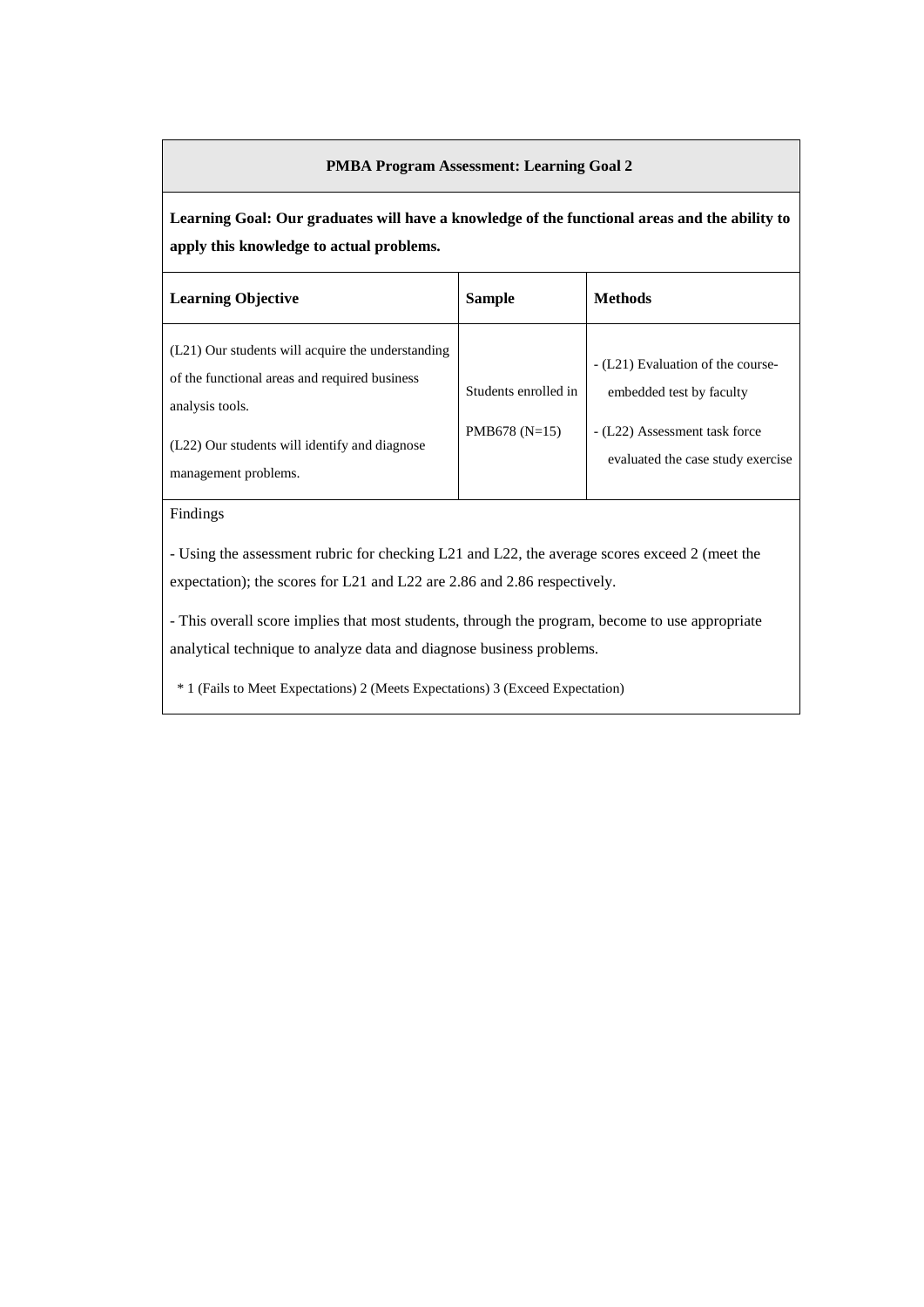**Learning Goal: Our graduates will be able to work and lead effectively in a team-based environment.**

| <b>Learning Objective</b>                                                                                                                                          | <b>Sample</b>                                               | <b>Methods</b>                                                                                                                              |
|--------------------------------------------------------------------------------------------------------------------------------------------------------------------|-------------------------------------------------------------|---------------------------------------------------------------------------------------------------------------------------------------------|
| (L31) Our students will have high-performance<br>leadership skill.<br>(L32) Our students will know how to build a team<br>successfully in competitive environment. | Students enrolled in<br>PMB520 $(N=26)$ ,<br>$PMB560(N=15)$ | - (L31) Assessment task force<br>evaluated the term project<br>performance: both outcome and<br>process<br>- (L32) Leadership/Team building |
|                                                                                                                                                                    |                                                             | experiential evaluation by faculty                                                                                                          |

Findings

- Using course-embedded survey for checking L31 which is evaluating assessment task force (in PMB520), average scores exceed 2 (meet the expectation); the score for L31 is 2.74.

- Using the assessment rubric for checking L32 which is assessed by leadership and teamwork (in PMB560), average scores exceed 2 (meet the expectation); the score for L32 is 2.75.

- Thus, the students are satisfied with the team building and high-performance management behavior to lead a team successfully.

- The average score of T4 in L32 is 2.53. To improve this aspect, the course should encourage students to stay focused on the task.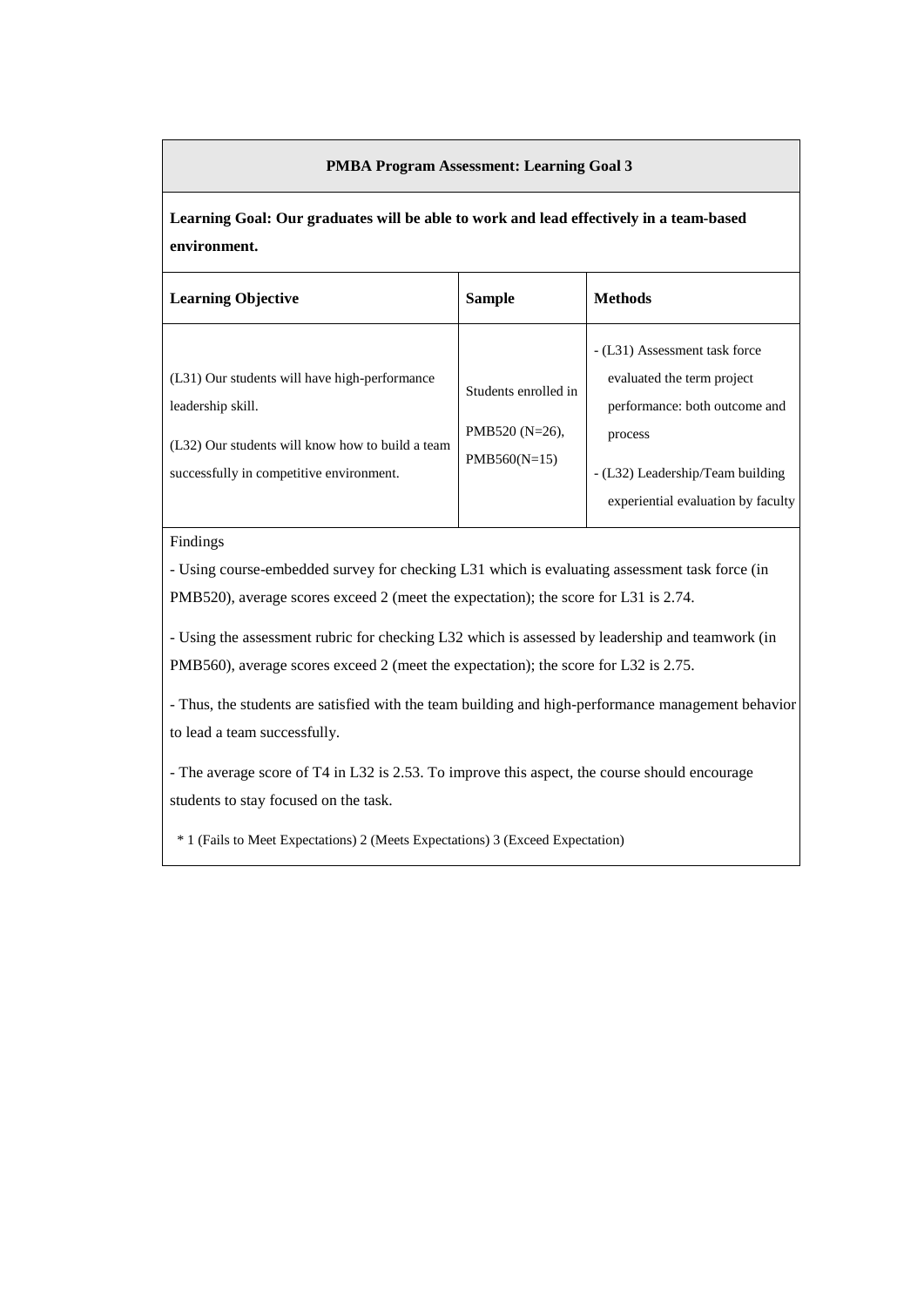#### **Learning Goal: Our graduates will have a global perspective**

| <b>Learning Objective</b>                                                                                                                                                                                                             | <b>Sample</b>                                               | <b>Methods</b>                                                                                                          |
|---------------------------------------------------------------------------------------------------------------------------------------------------------------------------------------------------------------------------------------|-------------------------------------------------------------|-------------------------------------------------------------------------------------------------------------------------|
| (L41) Our student will understand global business<br>issues and relate current issues to emerging<br>business opportunities.<br>(L42) Our students will have command of business<br>English or other language of major global market. | Students enrolled in<br>PMB678 $(N=15)$ ,<br>$PMB590(N=17)$ | - (L41) Course-embedded<br>assignment evaluation<br>- (L42) Assessment task force<br>evaluated the English presentation |

#### Findings

- Using the assessment rubric for checking L41 which is assessed by course-embedded assignment evaluation (in PMB678), average scores exceed 2 (meet the expectation); the score for L41 is 2.82.

- Using course-embedded survey for checking L42 which is evaluating business English of global market (in PMB590), average scores exceed 2 (meet the expectation) and even close to 3(exceed expectation); the score for L42 is 2.96.

- Students reply that this program has provided the environment to become more confident to use foreign languages for the business.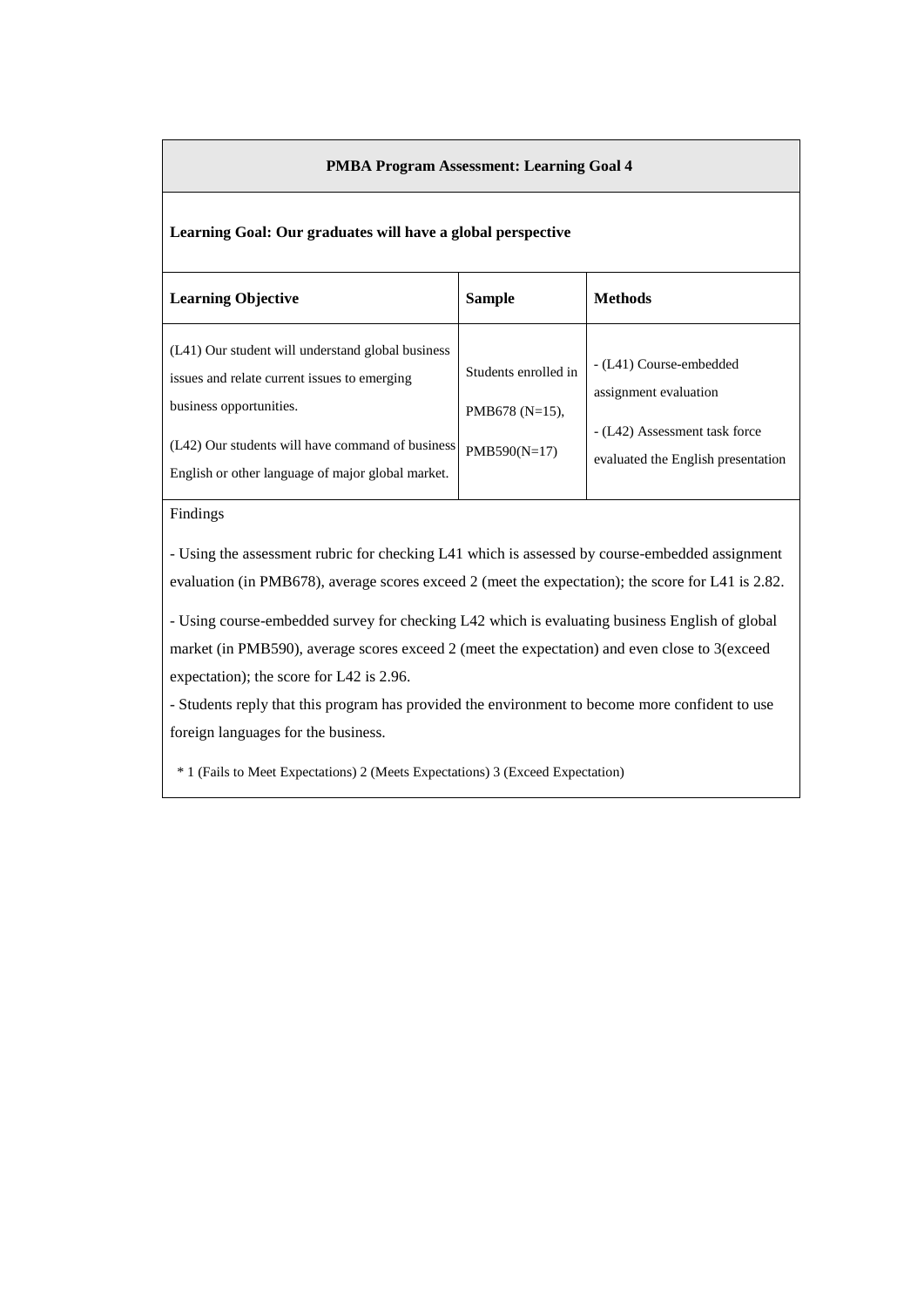**Learning Goal: Our graduates will understand the gravity of ethical behavior and corporate social responsibility.**

| <b>Learning Objective</b>                                                                                                             | <b>Sample</b>                                    | <b>Methods</b>                                   |
|---------------------------------------------------------------------------------------------------------------------------------------|--------------------------------------------------|--------------------------------------------------|
| (L51) Our student will identify ethical and social<br>dilemma and be able to recognize and evaluate<br>alternative courses of action. | Students enrolled in<br>PMB520 (L51)<br>$(N=15)$ | - (L51) Assessment task force<br>scored the term |
| (L52) Our students will know the professional code<br>of conduct within their discipline.                                             | PMB520 (L52)<br>$(N=26)$                         | - (L52) Course-embedded survey                   |

## Findings

- Using the assessment rubric for checking L51 which is assessed by assessment task force (in PMB520), average scores exceed 2(meet the expectation)-even closer to 3(exceed expectation); the score for L51 is 2.91.

- Using course-embedded survey for checking L52 which is evaluating conducting discipline (in PMB520), average scores exceed 2 (meet the expectation); the score for L52 is 2.77.

- Thus, the students satisfy the ethical behavior and corporate social responsibility learning goal (L51, L52).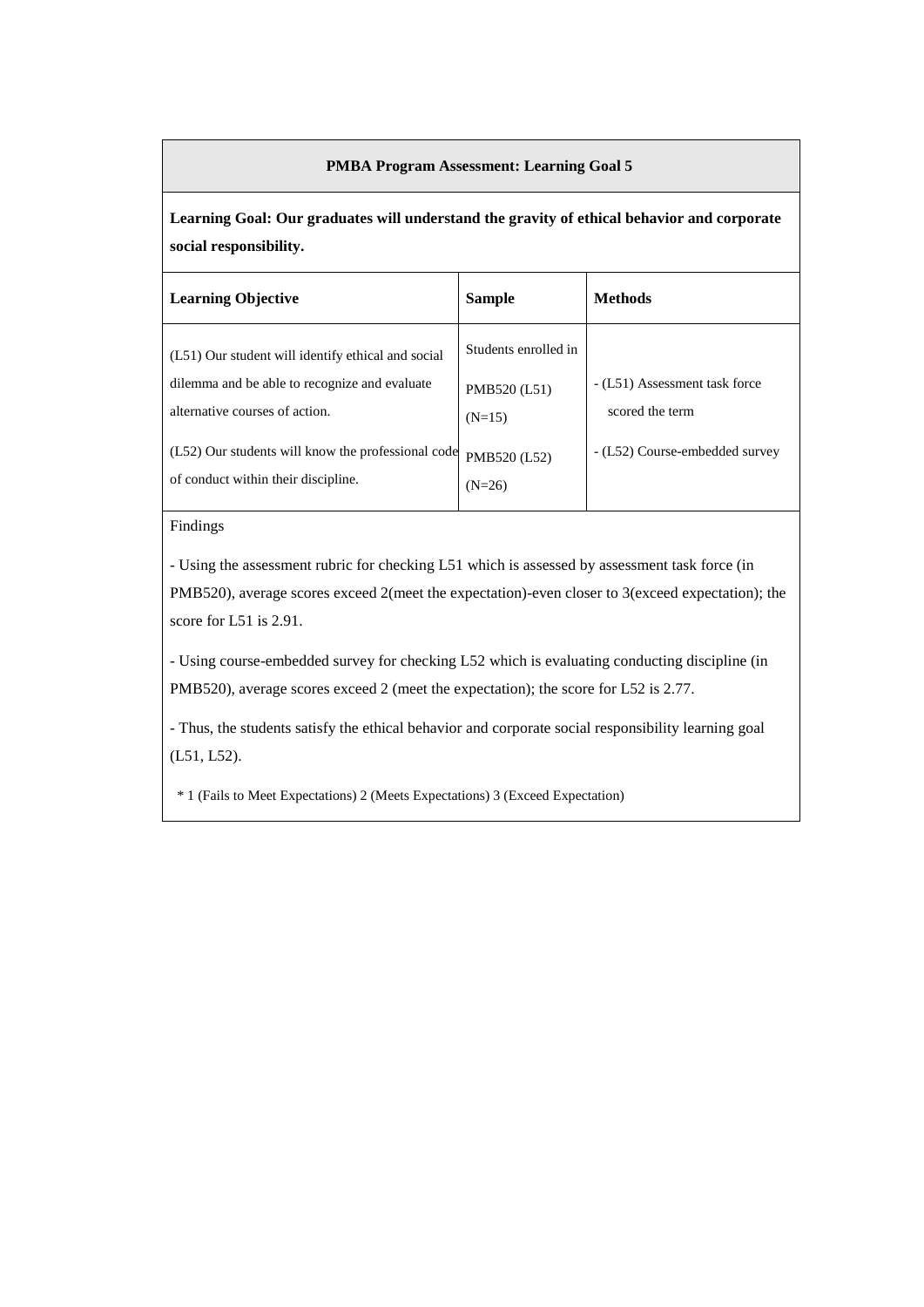**Learning Goal: Our graduate will be able to strategically apply their knowledge & skills to solve business problems.**

| <b>Learning Objective</b>                                                                                                                                                                                         | <b>Sample</b>                           | <b>Methods</b>                                                                                                                                                                 |
|-------------------------------------------------------------------------------------------------------------------------------------------------------------------------------------------------------------------|-----------------------------------------|--------------------------------------------------------------------------------------------------------------------------------------------------------------------------------|
| (L61) Our students will be able to strategically<br>analyze business cases and will demonstrate the<br>ability of sound business judgment.<br>$(L62)$ Our students will synthesize different<br>discipline areas. | Students enrolled in<br>PMB560 $(N=15)$ | - (L61) Assessment task force<br>evaluated the project report<br>- (L62) Assessment task force<br>evaluated case assignments,<br>projects, and other analytical<br>assignments |

#### Findings

- Using the assessment rubric for checking L61 and L62 which are assessed by assessment task forces (in PMB560), average scores exceed 2 (meet the expectation); the scores for L61 and L62 are 2.82 and 2.84 respectively. Students meet and nearly exceed expectations of the faculty, which explains that students are superior to the strategic and analytical thinking in business environment.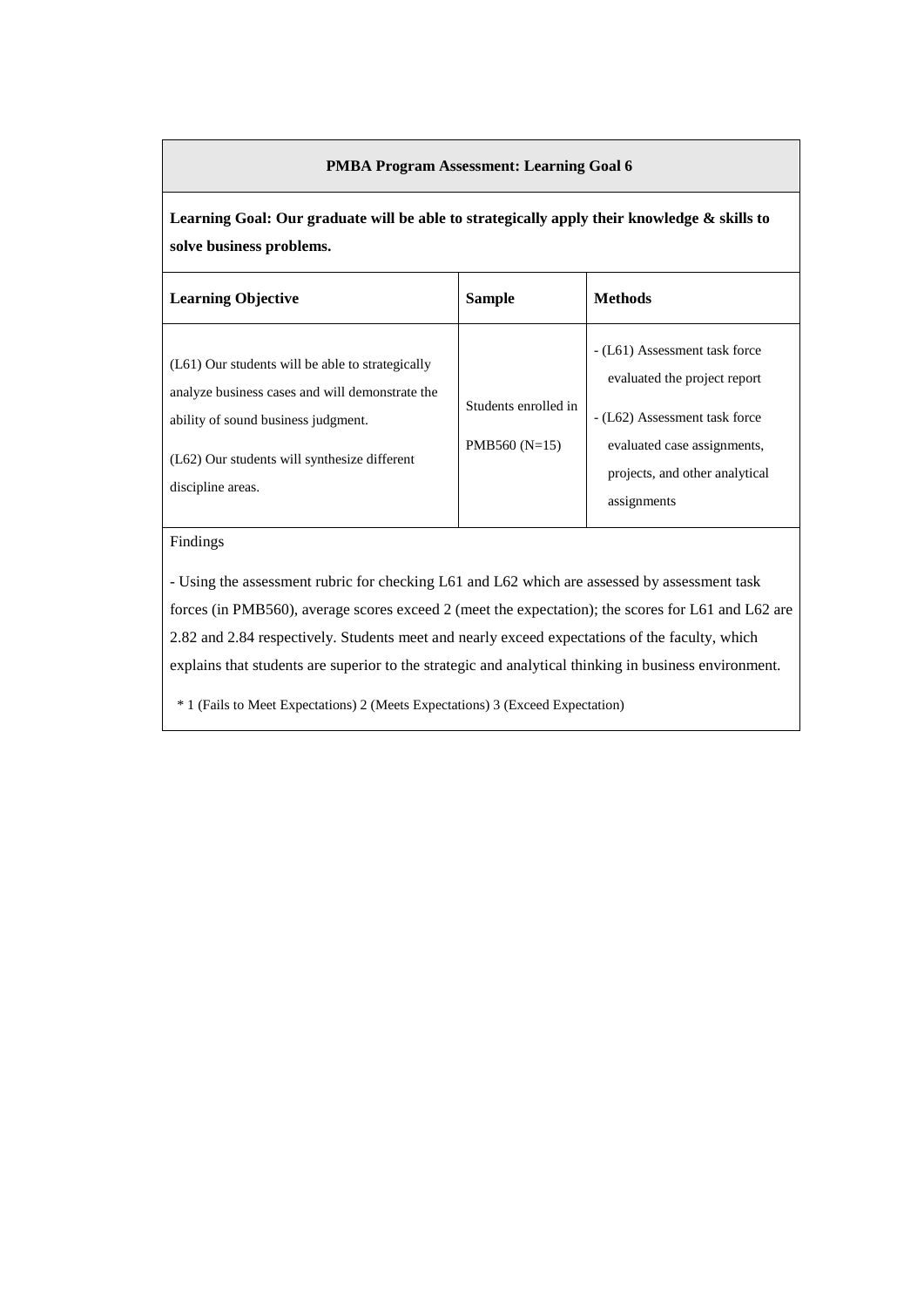# *Data Analysis and Results*

| <b>Assessment Learning Goal 1(L11): PMB520</b> |                  |                  |                  |                  |                  |                  |                  |                  |  |
|------------------------------------------------|------------------|------------------|------------------|------------------|------------------|------------------|------------------|------------------|--|
| - Using assessment by professors               |                  |                  |                  |                  |                  |                  |                  |                  |  |
|                                                |                  |                  |                  |                  | L11 (Traits)     |                  |                  |                  |  |
| Student No.                                    | <b>T1</b>        | T2               | <b>T3</b>        | <b>T4</b>        | <b>T5</b>        | <b>T6</b>        | <b>T7</b>        | <b>T8</b>        |  |
| $\mathbf{1}$                                   | $\overline{3}$   | 3                | $\overline{3}$   | 3                | 3                | 3                | $\overline{3}$   | $\overline{3}$   |  |
| $\overline{2}$                                 | 3                | 3                | $\overline{3}$   | 3                | 3                | 3                | $\overline{3}$   | $\overline{3}$   |  |
| $\overline{3}$                                 | 3                | $\overline{3}$   | $\overline{3}$   | $\overline{3}$   | 3                | 3                | $\overline{3}$   | $\overline{3}$   |  |
| $\overline{4}$                                 | 3                | 3                | $\overline{3}$   | $\overline{3}$   | $\overline{3}$   | 3                | $\overline{3}$   | $\overline{3}$   |  |
| 5                                              | 3                | 3                | $\overline{3}$   | 3                | 3                | $\overline{3}$   | 3                | $\mathfrak{Z}$   |  |
| 6                                              | 3                | 3                | $\overline{3}$   | 3                | 3                | 3                | 3                | $\overline{3}$   |  |
| $\overline{7}$                                 | 3                | 3                | 3                | 3                | 3                | 3                | $\overline{3}$   | $\mathfrak{Z}$   |  |
| $8\,$                                          | 3                | 3                | $\overline{3}$   | 3                | 3                | 3                | $\overline{3}$   | $\mathfrak{Z}$   |  |
| 9                                              | 3                | 3                | $\overline{3}$   | 3                | 3                | 3                | 3                | 3                |  |
| 10                                             | 3                | 3                | 3                | 3                | 3                | 3                | 3                | $\overline{3}$   |  |
| 11                                             | 3                | 3                | 3                | $\overline{2}$   | 3                | 3                | $\overline{3}$   | 3                |  |
| 12                                             | 3                | 3                | $\overline{3}$   | $\overline{2}$   | 3                | 3                | $\overline{3}$   | 3                |  |
| 13                                             | 3                | 3                | $\overline{3}$   | $\overline{2}$   | $\overline{3}$   | 3                | 3                | $\overline{3}$   |  |
| 14                                             | 3                | $\overline{3}$   | $\overline{2}$   | $\overline{2}$   | $\overline{2}$   | 3                | $\overline{3}$   | $\overline{3}$   |  |
| 15                                             | 3                | $\overline{3}$   | $\overline{2}$   | $\overline{2}$   | $\overline{2}$   | 3                | $\overline{3}$   | $\overline{3}$   |  |
| 3 point total                                  | 15               | 15               | 13               | 10               | 13               | 15               | 15               | 15               |  |
| 2 point total                                  | $\boldsymbol{0}$ | $\boldsymbol{0}$ | $\overline{2}$   | 5                | $\overline{2}$   | $\boldsymbol{0}$ | $\boldsymbol{0}$ | $\overline{0}$   |  |
| 1 point total                                  | $\boldsymbol{0}$ | $\boldsymbol{0}$ | $\boldsymbol{0}$ | $\boldsymbol{0}$ | $\boldsymbol{0}$ | $\boldsymbol{0}$ | $\boldsymbol{0}$ | $\boldsymbol{0}$ |  |

\* Criteria: 1 (Fails to Meet Expectations) 2 (Meets Expectations) 3 (Exceeds Expectations)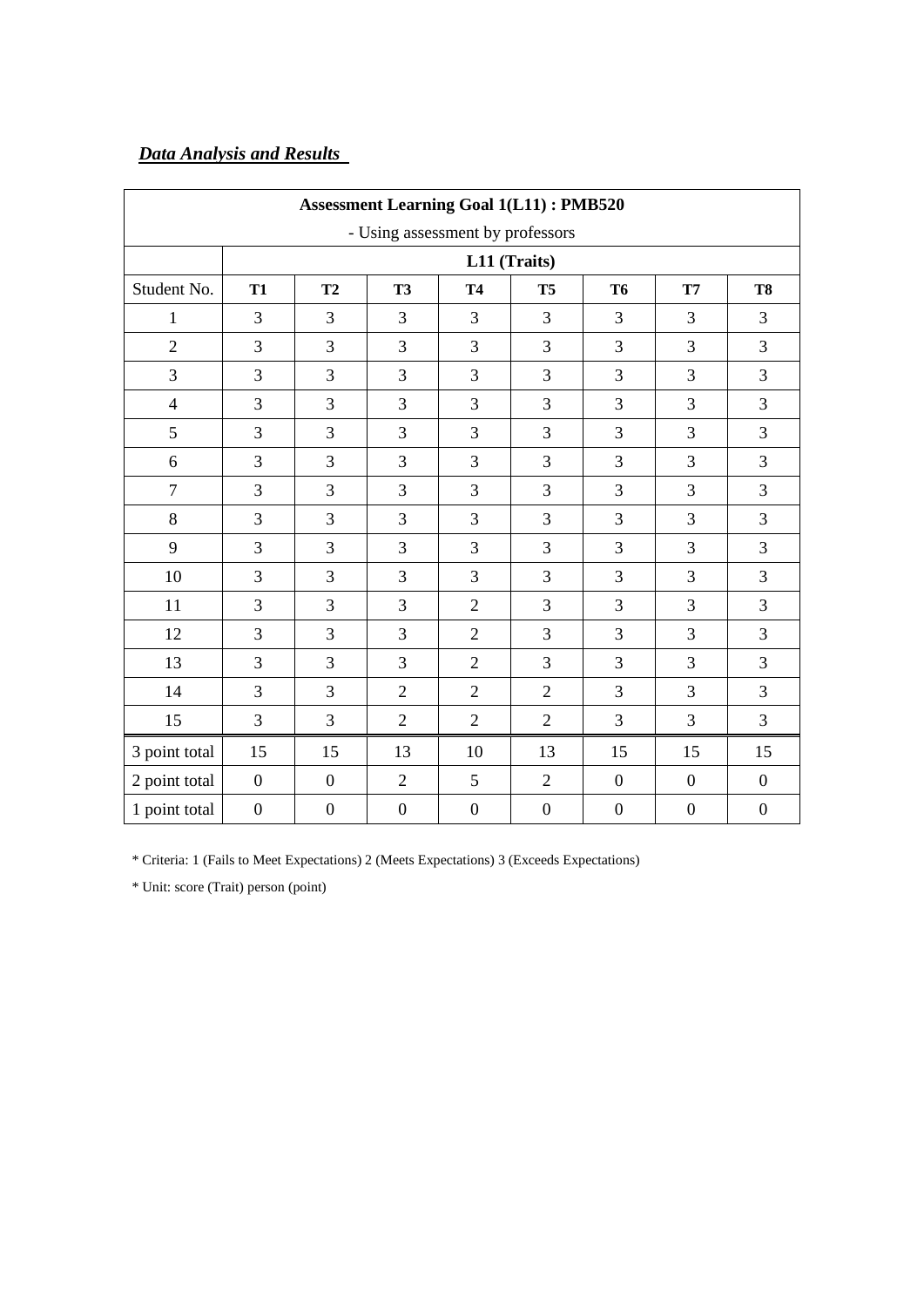| <b>Assessment Learning Goal 1(L12): PMB520</b> |                  |                  |                  |                  |                  |                  |                  |  |  |  |
|------------------------------------------------|------------------|------------------|------------------|------------------|------------------|------------------|------------------|--|--|--|
| - Using assessment by professors               |                  |                  |                  |                  |                  |                  |                  |  |  |  |
|                                                | L12 (Traits)     |                  |                  |                  |                  |                  |                  |  |  |  |
| Student No.                                    | <b>T1</b>        | T2               | <b>T3</b>        | <b>T4</b>        | <b>T5</b>        | <b>T6</b>        | <b>T7</b>        |  |  |  |
| 1                                              | 3                | $\overline{3}$   | 3                | 3                | 3                | $\overline{3}$   | 3                |  |  |  |
| $\overline{2}$                                 | 3                | $\overline{3}$   | 3                | $\overline{3}$   | 3                | $\overline{3}$   | 3                |  |  |  |
| 3                                              | 3                | 3                | 3                | 3                | 3                | 3                | 3                |  |  |  |
| $\overline{4}$                                 | 3                | 3                | 3                | $\overline{3}$   | 3                | $\overline{3}$   | 3                |  |  |  |
| 5                                              | 3                | 3                | 3                | 3                | 3                | $\overline{3}$   | 3                |  |  |  |
| 6                                              | 3                | $\overline{3}$   | 3                | 3                | 3                | $\overline{3}$   | 3                |  |  |  |
| $\overline{7}$                                 | 3                | $\overline{3}$   | 3                | 3                | 3                | 3                | 3                |  |  |  |
| 8                                              | 3                | $\overline{3}$   | 3                | $\overline{3}$   | 3                | $\overline{3}$   | 3                |  |  |  |
| 9                                              | 3                | $\mathfrak{Z}$   | 3                | 3                | 3                | $\overline{3}$   | 3                |  |  |  |
| 10                                             | 3                | 3                | 3                | 3                | 3                | $\overline{3}$   | 3                |  |  |  |
| 11                                             | 3                | $\overline{3}$   | $\overline{2}$   | $\overline{2}$   | 3                | $\overline{3}$   | 3                |  |  |  |
| 12                                             | 3                | 3                | $\overline{2}$   | $\overline{2}$   | 3                | $\overline{3}$   | 3                |  |  |  |
| 13                                             | 3                | 3                | $\overline{2}$   | $\overline{2}$   | 3                | $\overline{3}$   | 3                |  |  |  |
| 14                                             | 3                | 3                | $\overline{2}$   | $\overline{2}$   | 3                | $\overline{3}$   | $\overline{c}$   |  |  |  |
| 15                                             | 3                | $\mathfrak{Z}$   | $\mathbf{2}$     | $\overline{2}$   | $\mathfrak{Z}$   | $\overline{3}$   | $\mathbf{2}$     |  |  |  |
| 3 point total                                  | 15               | 15               | 10               | 10               | 15               | 15               | 13               |  |  |  |
| 2 point total                                  | $\boldsymbol{0}$ | $\boldsymbol{0}$ | 5                | 5                | $\boldsymbol{0}$ | $\boldsymbol{0}$ | $\overline{2}$   |  |  |  |
| 1 point total                                  | $\boldsymbol{0}$ | $\boldsymbol{0}$ | $\boldsymbol{0}$ | $\boldsymbol{0}$ | $\boldsymbol{0}$ | $\boldsymbol{0}$ | $\boldsymbol{0}$ |  |  |  |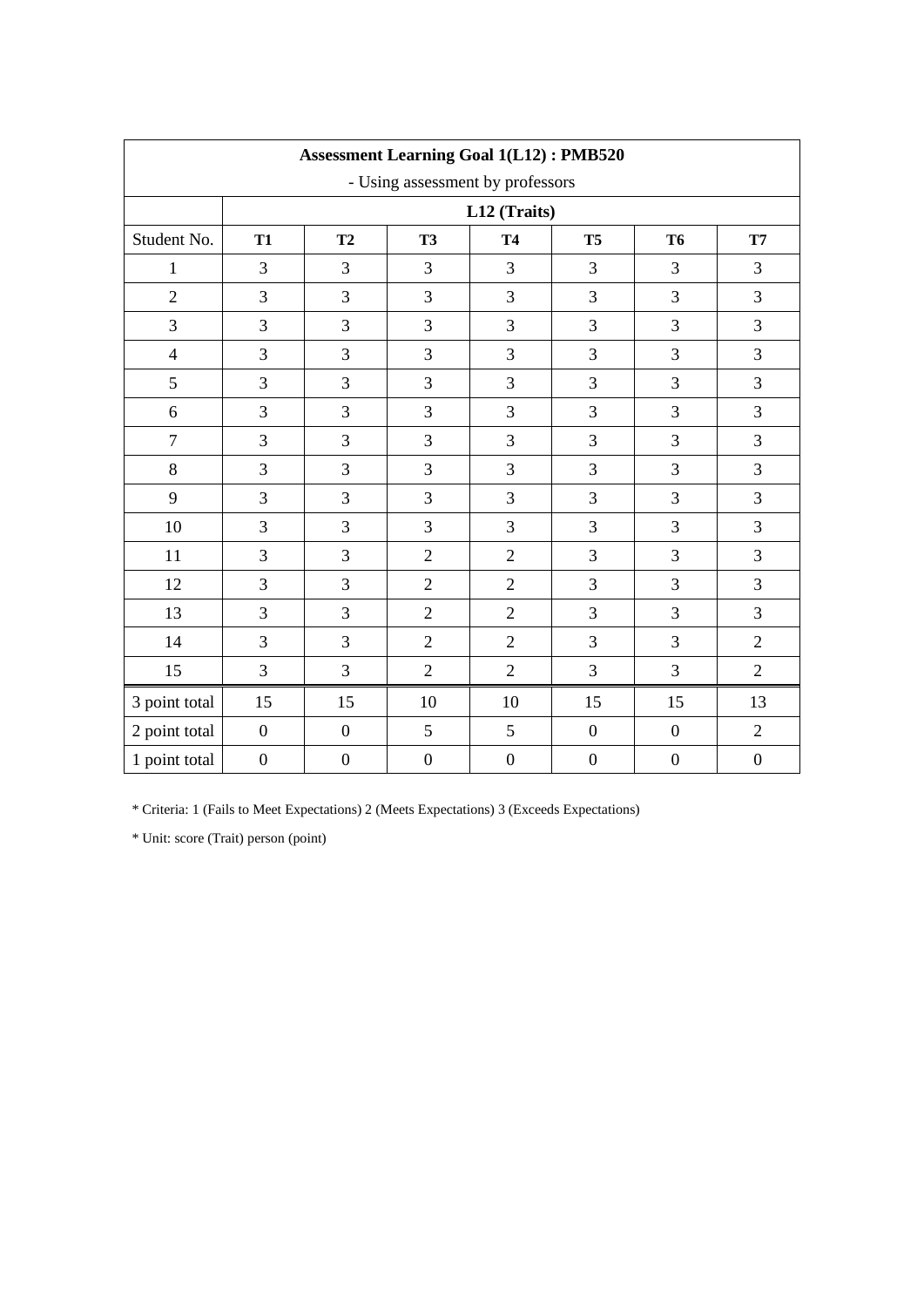| <b>Assessment Learning Goal 2(L21): PMB678</b> |                  |                  |                  |                  |                  |                  |                  |                  |  |  |
|------------------------------------------------|------------------|------------------|------------------|------------------|------------------|------------------|------------------|------------------|--|--|
| - Using assessment by professors               |                  |                  |                  |                  |                  |                  |                  |                  |  |  |
|                                                | L21 (Traits)     |                  |                  |                  |                  |                  |                  |                  |  |  |
| Student No.                                    | <b>T1</b>        | <b>T2</b>        | <b>T3</b>        | <b>T4</b>        | <b>T5</b>        | <b>T6</b>        | <b>T7</b>        | T <sub>8</sub>   |  |  |
| 1                                              | 3                | 3                | $\overline{3}$   | $\overline{2}$   | 3                | 3                | 3                | $\overline{3}$   |  |  |
| $\overline{2}$                                 | 3                | 3                | $\overline{3}$   | 3                | $\overline{2}$   | 3                | 3                | $\mathfrak{Z}$   |  |  |
| $\overline{3}$                                 | 3                | 3                | 3                | 3                | 3                | 3                | $\overline{2}$   | 3                |  |  |
| $\overline{4}$                                 | 3                | $\overline{2}$   | $\overline{2}$   | 3                | 3                | 3                | 3                | $\overline{3}$   |  |  |
| 5                                              | 3                | 3                | 3                | $\overline{3}$   | 3                | 3                | 3                | $\overline{2}$   |  |  |
| 6                                              | $\overline{2}$   | 3                | $\overline{3}$   | 3                | 3                | 3                | 3                | $\overline{3}$   |  |  |
| $\overline{7}$                                 | $\overline{2}$   | 3                | 3                | 3                | 3                | 3                | 3                | 3                |  |  |
| $\,8\,$                                        | 3                | 3                | $\overline{3}$   | $\overline{3}$   | $\overline{3}$   | 3                | 3                | $\overline{3}$   |  |  |
| 9                                              | 3                | $\overline{2}$   | 3                | 3                | 3                | 3                | 3                | $\overline{3}$   |  |  |
| 10                                             | 3                | $\overline{2}$   | $\overline{3}$   | $\overline{3}$   | $\overline{3}$   | 3                | 3                | 3                |  |  |
| 11                                             | 3                | 3                | $\overline{3}$   | $\overline{2}$   | $\overline{2}$   | 3                | 3                | $\overline{3}$   |  |  |
| 12                                             | 3                | 3                | 3                | 3                | 3                | 3                | 3                | 3                |  |  |
| 13                                             | 3                | 3                | 3                | 3                | 3                | $\overline{2}$   | 3                | $\overline{2}$   |  |  |
| 14                                             | 3                | $\overline{2}$   | $\overline{2}$   | $\overline{3}$   | $\overline{3}$   | 3                | 3                | $\overline{3}$   |  |  |
| 15                                             | 3                | 3                | $\overline{3}$   | $\overline{2}$   | 3                | 3                | 3                | $\mathfrak{Z}$   |  |  |
| 3 point total                                  | 13               | 11               | 13               | 12               | 13               | 14               | 14               | 13               |  |  |
| 2 point total                                  | $\overline{2}$   | $\overline{4}$   | $\overline{2}$   | $\overline{3}$   | $\overline{2}$   | $\mathbf{1}$     | $\mathbf{1}$     | $\overline{2}$   |  |  |
| 1 point total                                  | $\boldsymbol{0}$ | $\boldsymbol{0}$ | $\boldsymbol{0}$ | $\boldsymbol{0}$ | $\boldsymbol{0}$ | $\boldsymbol{0}$ | $\boldsymbol{0}$ | $\boldsymbol{0}$ |  |  |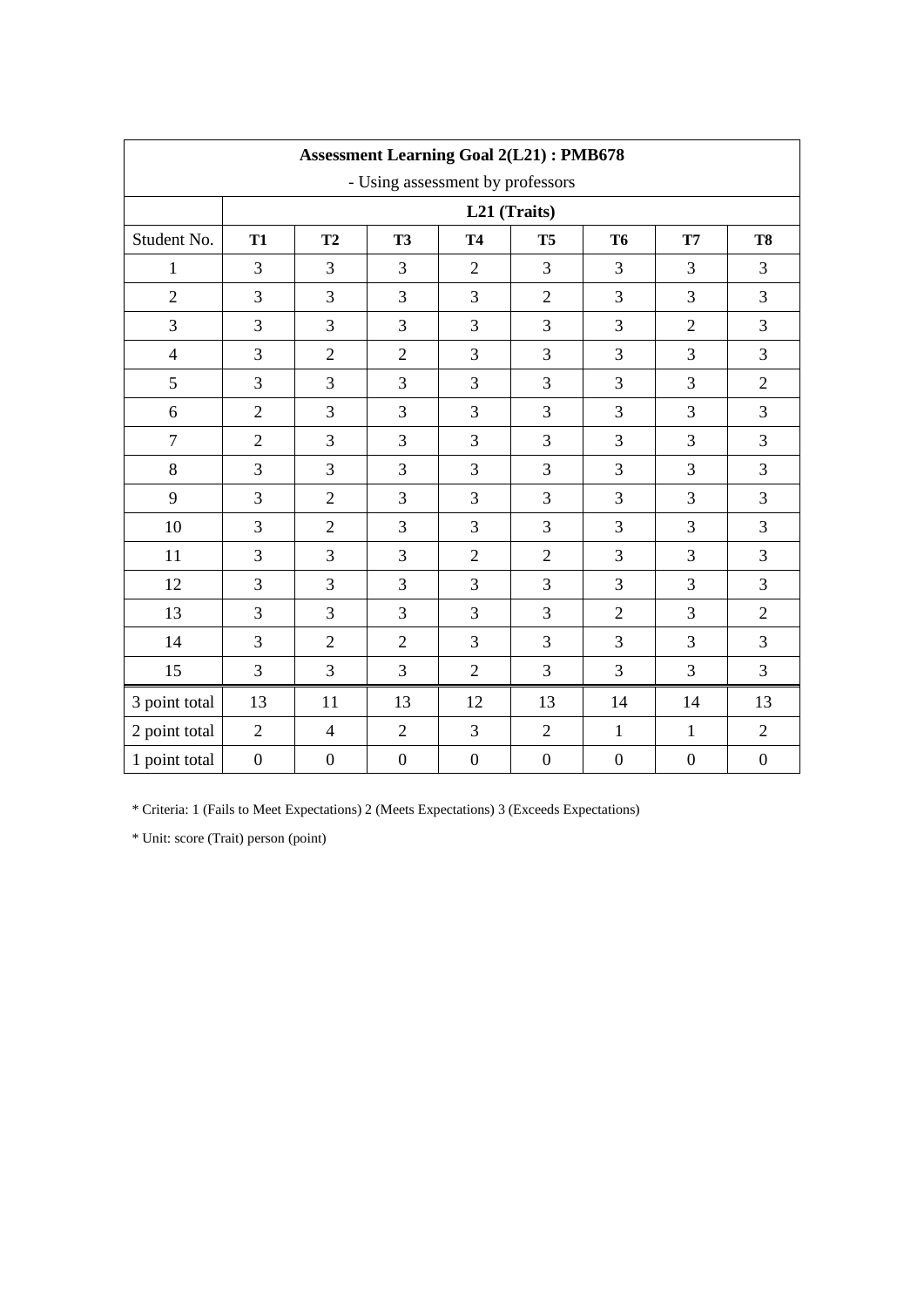| <b>Assessment Learning Goal 2(L22): PMB678</b> |                  |                                                             |                  |                  |                  |                  |  |  |  |  |  |
|------------------------------------------------|------------------|-------------------------------------------------------------|------------------|------------------|------------------|------------------|--|--|--|--|--|
| - Using assessment by professors               |                  |                                                             |                  |                  |                  |                  |  |  |  |  |  |
|                                                |                  | L22 (Traits)                                                |                  |                  |                  |                  |  |  |  |  |  |
| Student No.                                    | <b>T1</b>        | T2<br><b>T3</b><br><b>T4</b><br>T <sub>5</sub><br><b>T6</b> |                  |                  |                  |                  |  |  |  |  |  |
| $\mathbf{1}$                                   | 3                | $\mathfrak{Z}$                                              | 3                | $\mathfrak{Z}$   | 3                | 3                |  |  |  |  |  |
| $\overline{2}$                                 | $\sqrt{2}$       | 3                                                           | 3                | 3                | $\mathfrak{Z}$   | 3                |  |  |  |  |  |
| $\overline{3}$                                 | 3                | 3                                                           | 3                | $\overline{3}$   | $\overline{3}$   | $\overline{2}$   |  |  |  |  |  |
| $\overline{4}$                                 | $\mathfrak{Z}$   | $\overline{2}$                                              | 3                | 3                | $\overline{3}$   | 3                |  |  |  |  |  |
| 5                                              | 3                | 3                                                           | $\overline{2}$   | 3                | 3                | 3                |  |  |  |  |  |
| $\boldsymbol{6}$                               | 3                | 3                                                           | 3                | 3                | $\mathfrak{Z}$   | 3                |  |  |  |  |  |
| $\tau$                                         | 3                | 3                                                           | 3                | $\overline{2}$   | $\overline{2}$   | 3                |  |  |  |  |  |
| 8                                              | 3                | 3                                                           | 3                | 3                | 3                | 3                |  |  |  |  |  |
| 9                                              | $\overline{2}$   | 3                                                           | 3                | $\overline{2}$   | 3                | 3                |  |  |  |  |  |
| $10\,$                                         | 3                | 3                                                           | 3                | 3                | 3                | 3                |  |  |  |  |  |
| 11                                             | 3                | $\overline{2}$                                              | 3                | $\sqrt{2}$       | 3                | 3                |  |  |  |  |  |
| 12                                             | $\mathfrak{Z}$   | 3                                                           | 3                | 3                | $\overline{2}$   | 3                |  |  |  |  |  |
| 13                                             | 3                | 3                                                           | 3                | 3                | $\overline{3}$   | $\overline{3}$   |  |  |  |  |  |
| 14                                             | $\overline{2}$   | 3                                                           | 3                | 3                | $\overline{3}$   | $\overline{2}$   |  |  |  |  |  |
| 15                                             | 3                | 3                                                           | 3                | 3                | $\mathfrak{Z}$   | 3                |  |  |  |  |  |
| 3 point total                                  | 12               | 13                                                          | 14               | 12               | 13               | 13               |  |  |  |  |  |
| 2 point total                                  | 3                | $\sqrt{2}$                                                  | $\mathbf{1}$     | $\mathfrak{Z}$   | $\overline{2}$   | $\overline{2}$   |  |  |  |  |  |
| 1 point total                                  | $\boldsymbol{0}$ | $\boldsymbol{0}$                                            | $\boldsymbol{0}$ | $\boldsymbol{0}$ | $\boldsymbol{0}$ | $\boldsymbol{0}$ |  |  |  |  |  |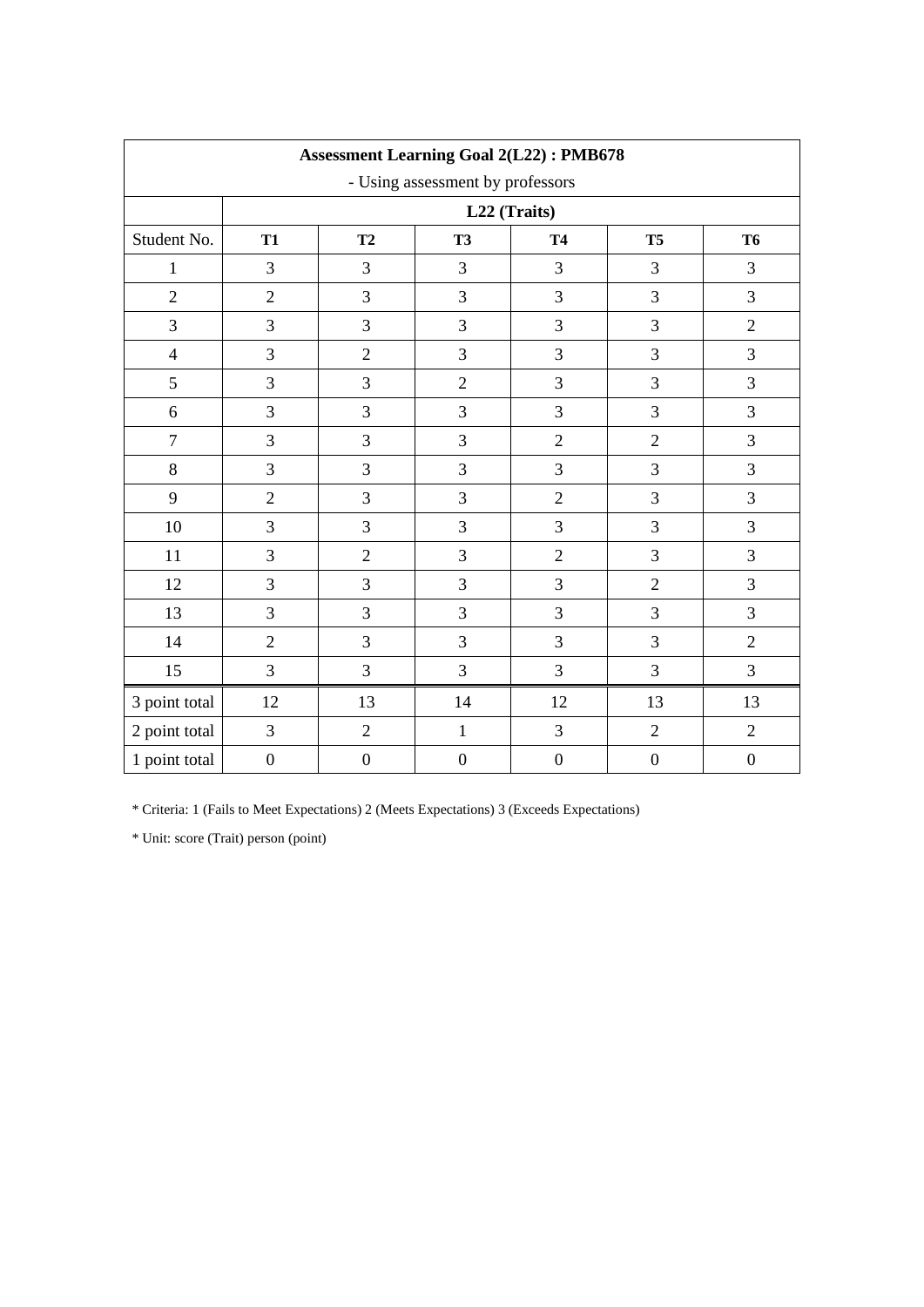| <b>Assessment Learning Goal 3(L31): PMB520</b> |                  |                |                  |                  |  |  |  |  |
|------------------------------------------------|------------------|----------------|------------------|------------------|--|--|--|--|
| - Using course-embedded survey                 |                  |                |                  |                  |  |  |  |  |
|                                                | L31 (Traits)     |                |                  |                  |  |  |  |  |
| Student No.                                    | <b>T1</b>        | <b>T4</b>      |                  |                  |  |  |  |  |
| $\mathbf{1}$                                   | $\sqrt{2}$       | $\overline{2}$ | $\sqrt{2}$       | $\sqrt{2}$       |  |  |  |  |
| $\overline{2}$                                 | $\overline{2}$   | $\overline{2}$ | $\mathfrak{Z}$   | $\overline{2}$   |  |  |  |  |
| 3                                              | $\mathfrak{Z}$   | 3              | 3                | 3                |  |  |  |  |
| $\overline{4}$                                 | $\mathfrak{Z}$   | 3              | 3                | 3                |  |  |  |  |
| 5                                              | $\mathfrak{Z}$   | 3              | $\mathfrak{Z}$   | $\overline{2}$   |  |  |  |  |
| $\sqrt{6}$                                     | 3                | 3              | 3                | $\mathfrak{Z}$   |  |  |  |  |
| $\tau$                                         | 3                | 3              | 3                | 3                |  |  |  |  |
| $8\,$                                          | $\mathfrak{Z}$   | $\overline{2}$ | $\overline{2}$   | $\mathfrak{Z}$   |  |  |  |  |
| 9                                              | $\mathfrak{Z}$   | 3              | $\mathfrak{Z}$   | $\mathfrak{Z}$   |  |  |  |  |
| 10                                             | $\mathfrak{Z}$   | 3              | 3                | $\mathfrak{Z}$   |  |  |  |  |
| 11                                             | $\mathfrak{Z}$   | 3              | 3                | 3                |  |  |  |  |
| 12                                             | $\mathfrak{Z}$   | 3              | 3                | $\mathfrak{Z}$   |  |  |  |  |
| 13                                             | 3                | 3              | 3                | 3                |  |  |  |  |
| 14                                             | $\overline{2}$   | $\overline{2}$ | $\overline{2}$   | $\mathbf{2}$     |  |  |  |  |
| 15                                             | $\sqrt{2}$       | 3              | 3                | 3                |  |  |  |  |
| 16                                             | $\mathfrak{Z}$   | 3              | 3                | 3                |  |  |  |  |
| 17                                             | 3                | 3              | $\mathfrak{Z}$   | $\mathfrak{Z}$   |  |  |  |  |
| 18                                             | $\overline{2}$   | 3              | $\sqrt{2}$       | 3                |  |  |  |  |
| 19                                             | $\mathfrak{Z}$   | 3              | 3                | $\mathfrak{Z}$   |  |  |  |  |
| 20                                             | $\sqrt{2}$       | $\sqrt{2}$     | $\sqrt{2}$       | $\overline{2}$   |  |  |  |  |
| 21                                             | 3                | 3              | 3                | 3                |  |  |  |  |
| $22\,$                                         | 3                | $\mathfrak{Z}$ | 3                | $\overline{3}$   |  |  |  |  |
| 23                                             | $\boldsymbol{2}$ | $\overline{3}$ | $\mathfrak{Z}$   | 3                |  |  |  |  |
| 24                                             | $\mathfrak{Z}$   | 3              | $\overline{3}$   | $\mathfrak{Z}$   |  |  |  |  |
| 25                                             | $\mathfrak{Z}$   | $\overline{3}$ | $\overline{3}$   | $\overline{3}$   |  |  |  |  |
| $26\,$                                         | $\overline{2}$   | $\mathbf 1$    | $\overline{2}$   | $\overline{c}$   |  |  |  |  |
| 3 point total                                  | $18\,$           | $20\,$         | $20\,$           | 20               |  |  |  |  |
| 2 point total                                  | $8\,$            | 5              | $\sqrt{6}$       | $6\,$            |  |  |  |  |
| 1 point total                                  | $\boldsymbol{0}$ | $\mathbbm{1}$  | $\boldsymbol{0}$ | $\boldsymbol{0}$ |  |  |  |  |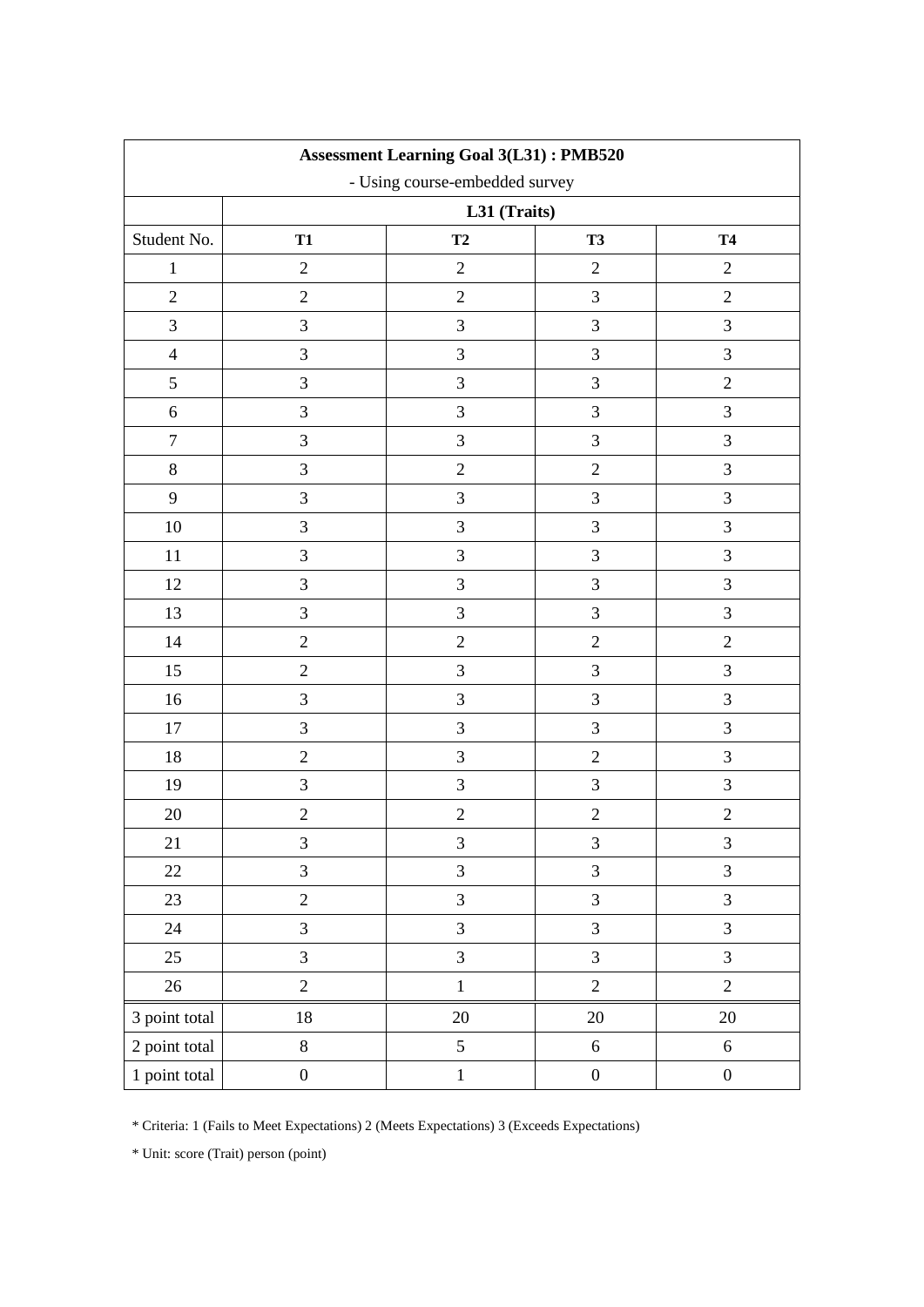| <b>Assessment Learning Goal 3(L32): PMB560</b> |                                           |                  |                  |                  |  |  |  |  |
|------------------------------------------------|-------------------------------------------|------------------|------------------|------------------|--|--|--|--|
| - Using assessment by professors               |                                           |                  |                  |                  |  |  |  |  |
|                                                | L32 (Traits)                              |                  |                  |                  |  |  |  |  |
| Student No.                                    | T2<br><b>T4</b><br><b>T1</b><br><b>T3</b> |                  |                  |                  |  |  |  |  |
| $\mathbf{1}$                                   | $\mathfrak{Z}$                            | 3                | $\sqrt{2}$       | $\overline{2}$   |  |  |  |  |
| $\overline{2}$                                 | 3                                         | 3                | 3                | $\overline{2}$   |  |  |  |  |
| 3                                              | 3                                         | 3                | $\sqrt{2}$       | $\sqrt{2}$       |  |  |  |  |
| $\overline{4}$                                 | $\mathfrak{Z}$                            | 3                | $\overline{2}$   | $\mathfrak{Z}$   |  |  |  |  |
| 5                                              | 3                                         | $\overline{3}$   | 3                | 3                |  |  |  |  |
| $\sqrt{6}$                                     | 3                                         | 3                | 3                | $\overline{2}$   |  |  |  |  |
| $\boldsymbol{7}$                               | $\mathfrak{Z}$                            | 3                | 3                | $\sqrt{2}$       |  |  |  |  |
| $8\,$                                          | $\overline{2}$                            | $\overline{2}$   | $\overline{2}$   | 3                |  |  |  |  |
| 9                                              | 3                                         | 3                | $\mathfrak{Z}$   | $\overline{2}$   |  |  |  |  |
| 10                                             | $\mathfrak{Z}$                            | 3                | 3                | $\mathfrak{Z}$   |  |  |  |  |
| 11                                             | $\mathfrak{Z}$                            | 3                | 3                | 3                |  |  |  |  |
| 12                                             | 3                                         | 3                | $\sqrt{2}$       | 3                |  |  |  |  |
| 13                                             | $\overline{2}$                            | 3                | $\overline{3}$   | 3                |  |  |  |  |
| 14                                             | $\mathfrak{Z}$                            | 3                | 3                | $\mathfrak{Z}$   |  |  |  |  |
| 15                                             | 3                                         | 3                | 3                | $\overline{2}$   |  |  |  |  |
| 3 point total                                  | 13                                        | 14               | 10               | 8                |  |  |  |  |
| 2 point total                                  | $\overline{2}$                            | $\,1$            | 5                | $\sqrt{ }$       |  |  |  |  |
| 1 point total                                  | $\boldsymbol{0}$                          | $\boldsymbol{0}$ | $\boldsymbol{0}$ | $\boldsymbol{0}$ |  |  |  |  |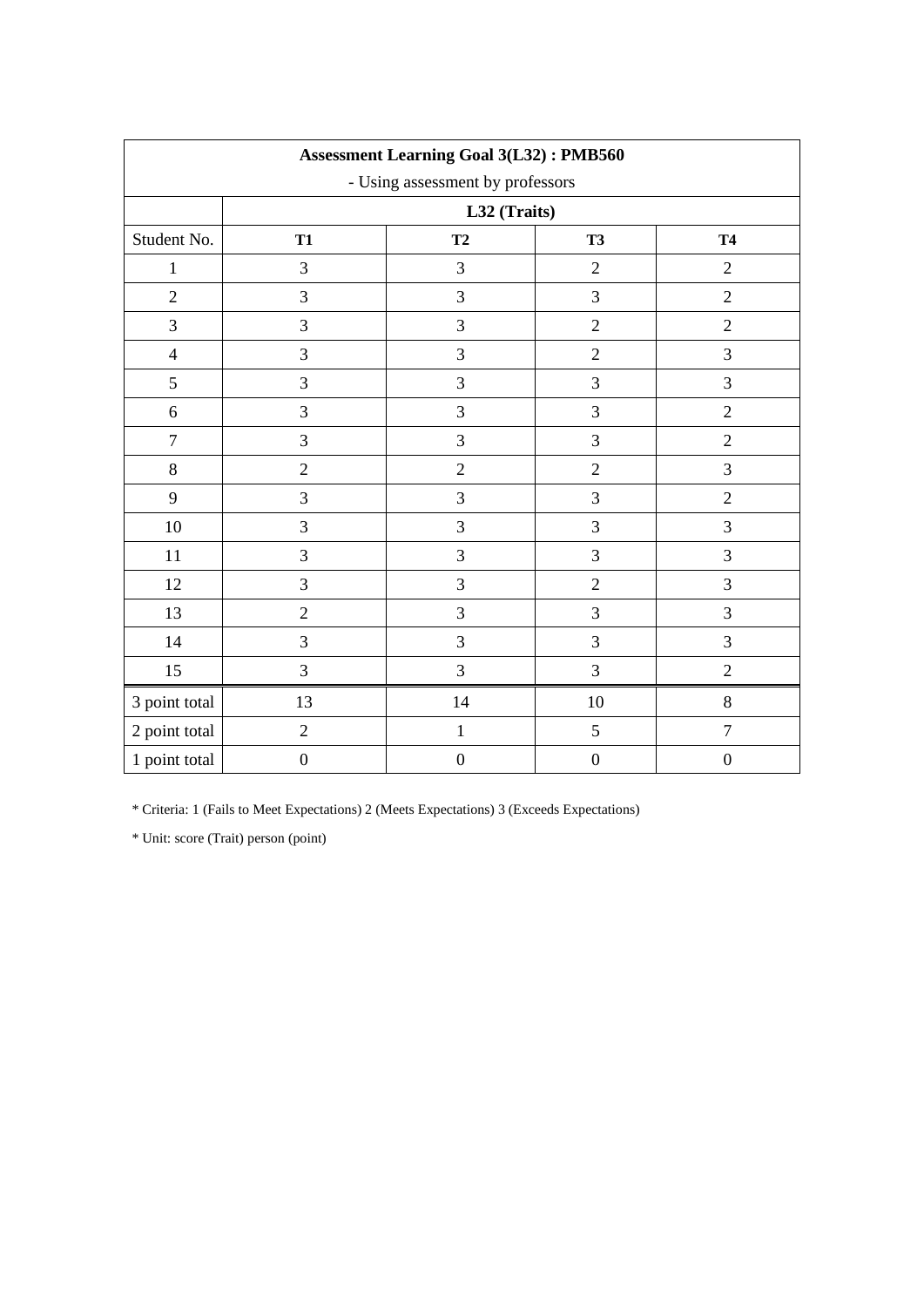| <b>Assessment Learning Goal 4(L41): PMB678</b> |                                           |                  |                  |                  |  |  |  |  |
|------------------------------------------------|-------------------------------------------|------------------|------------------|------------------|--|--|--|--|
| - Using assessment by professors               |                                           |                  |                  |                  |  |  |  |  |
|                                                | L41 (Traits)                              |                  |                  |                  |  |  |  |  |
| Student No.                                    | <b>T3</b><br><b>T1</b><br>T2<br><b>T4</b> |                  |                  |                  |  |  |  |  |
| $\mathbf{1}$                                   | 3                                         | $\mathfrak{Z}$   | $\mathfrak{Z}$   | $\mathfrak{Z}$   |  |  |  |  |
| $\overline{2}$                                 | $\sqrt{2}$                                | 3                | 3                | 3                |  |  |  |  |
| 3                                              | $\mathfrak{Z}$                            | 3                | 3                | $\overline{2}$   |  |  |  |  |
| $\overline{4}$                                 | $\mathfrak{Z}$                            | $\overline{2}$   | $\mathfrak{Z}$   | 3                |  |  |  |  |
| 5                                              | $\mathfrak{Z}$                            | $\overline{2}$   | 3                | $\sqrt{2}$       |  |  |  |  |
| $\sqrt{6}$                                     | 3                                         | 3                | 3                | $\mathfrak{Z}$   |  |  |  |  |
| $\overline{7}$                                 | $\mathfrak{Z}$                            | 3                | $\overline{2}$   | 3                |  |  |  |  |
| $8\,$                                          | 3                                         | 3                | 3                | 3                |  |  |  |  |
| 9                                              | $\sqrt{2}$                                | $\overline{2}$   | 3                | $\mathfrak{Z}$   |  |  |  |  |
| 10                                             | $\mathfrak{Z}$                            | 3                | $\overline{2}$   | $\mathfrak{Z}$   |  |  |  |  |
| 11                                             | 3                                         | $\mathfrak{Z}$   | $\mathfrak{Z}$   | $\mathfrak{Z}$   |  |  |  |  |
| 12                                             | 3                                         | 3                | 3                | $\overline{2}$   |  |  |  |  |
| 13                                             | $\overline{2}$                            | 3                | 3                | 3                |  |  |  |  |
| 14                                             | $\mathfrak{Z}$                            | 3                | $\mathfrak{Z}$   | $\mathfrak{Z}$   |  |  |  |  |
| 15                                             | 3                                         | 3                | 3                | 3                |  |  |  |  |
| 3 point total                                  | 12                                        | 12               | 13               | 12               |  |  |  |  |
| 2 point total                                  | $\mathfrak{Z}$                            | 3                | $\sqrt{2}$       | $\mathfrak{Z}$   |  |  |  |  |
| 1 point total                                  | $\boldsymbol{0}$                          | $\boldsymbol{0}$ | $\boldsymbol{0}$ | $\boldsymbol{0}$ |  |  |  |  |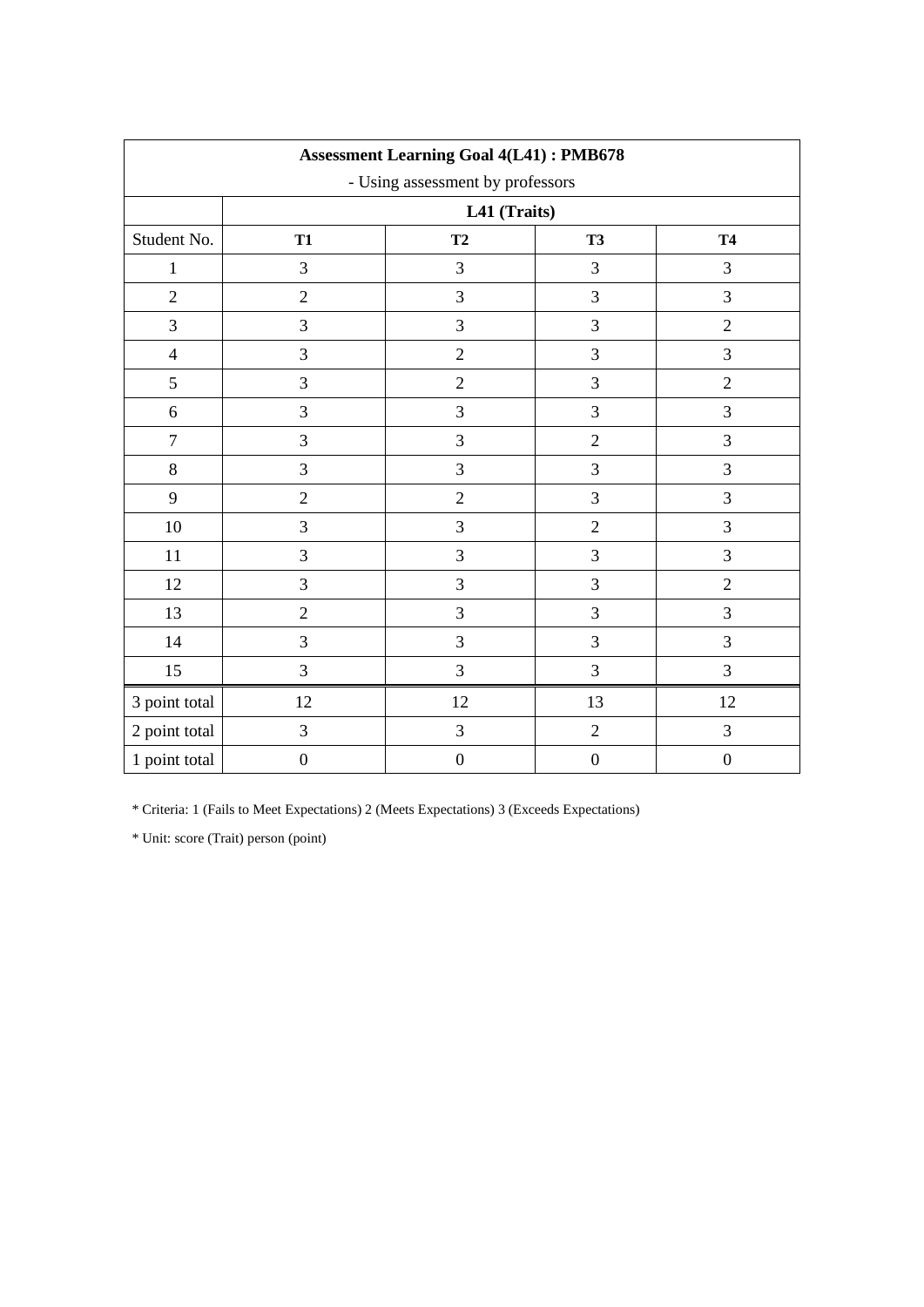| <b>Assessment Learning Goal 4(L42): PMB590</b> |                                          |                  |                  |  |  |  |  |
|------------------------------------------------|------------------------------------------|------------------|------------------|--|--|--|--|
|                                                | - Using course-embedded survey           |                  |                  |  |  |  |  |
|                                                | L42 (Traits)                             |                  |                  |  |  |  |  |
| Student No.                                    | T <sub>2</sub><br><b>T3</b><br><b>T1</b> |                  |                  |  |  |  |  |
| $\,1\,$                                        | $\mathfrak{Z}$                           | $\overline{2}$   | $\overline{3}$   |  |  |  |  |
| $\mathbf{2}$                                   | 3                                        | 3                | $\overline{3}$   |  |  |  |  |
| 3                                              | 3                                        | 3                | $\overline{3}$   |  |  |  |  |
| $\overline{4}$                                 | 3                                        | 3                | $\mathfrak{Z}$   |  |  |  |  |
| 5                                              | 3                                        | 3                | $\overline{3}$   |  |  |  |  |
| 6                                              | $\overline{2}$                           | 3                | $\mathfrak{Z}$   |  |  |  |  |
| $\boldsymbol{7}$                               | 3                                        | 3                | $\overline{3}$   |  |  |  |  |
| $8\,$                                          | 3                                        | 3                | $\overline{3}$   |  |  |  |  |
| 9                                              | 3                                        | $\mathfrak{Z}$   | 3                |  |  |  |  |
| $10\,$                                         | 3                                        | 3                | $\overline{3}$   |  |  |  |  |
| 11                                             | 3                                        | 3                | $\mathfrak{Z}$   |  |  |  |  |
| 12                                             | 3                                        | 3                | $\overline{3}$   |  |  |  |  |
| 13                                             | 3                                        | 3                | $\overline{3}$   |  |  |  |  |
| 14                                             | 3                                        | 3                | $\overline{3}$   |  |  |  |  |
| 15                                             | $\mathfrak{Z}$                           | 3                | $\mathfrak{Z}$   |  |  |  |  |
| 16                                             | 3                                        | 3                | $\overline{3}$   |  |  |  |  |
| $17\,$                                         | 3                                        | 3                | $\overline{3}$   |  |  |  |  |
| 3 point total                                  | 16                                       | 16               | 17               |  |  |  |  |
| 2 point total                                  | $\mathbf 1$                              | $\,1\,$          | $\boldsymbol{0}$ |  |  |  |  |
| 1 point total                                  | $\boldsymbol{0}$                         | $\boldsymbol{0}$ | $\boldsymbol{0}$ |  |  |  |  |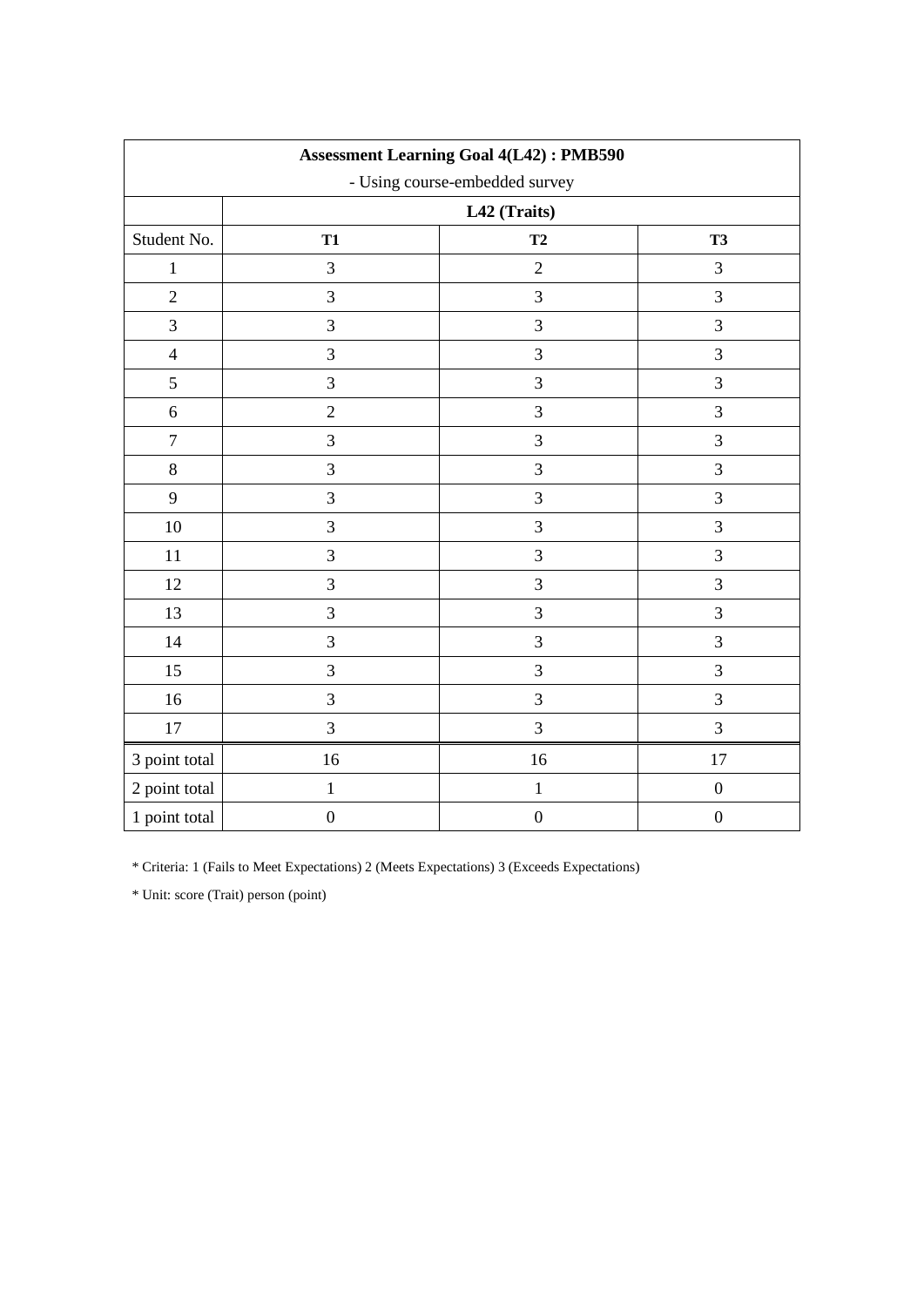| <b>Assessment Learning Goal 5(L51): PMB520</b> |                                                             |                  |                  |                  |                  |  |  |  |  |
|------------------------------------------------|-------------------------------------------------------------|------------------|------------------|------------------|------------------|--|--|--|--|
| - Using assessment by professors               |                                                             |                  |                  |                  |                  |  |  |  |  |
|                                                | L51 (Traits)                                                |                  |                  |                  |                  |  |  |  |  |
| Student No.                                    | T <sub>2</sub><br><b>T4</b><br><b>T5</b><br>T1<br><b>T3</b> |                  |                  |                  |                  |  |  |  |  |
| $\mathbf{1}$                                   | $\overline{3}$                                              | $\mathfrak{Z}$   | 3                | 3                | $\mathfrak{Z}$   |  |  |  |  |
| $\overline{2}$                                 | $\overline{3}$                                              | 3                | 3                | 3                | 3                |  |  |  |  |
| 3                                              | $\overline{3}$                                              | 3                | 3                | 3                | $\overline{3}$   |  |  |  |  |
| $\overline{4}$                                 | 3                                                           | 3                | 3                | 3                | $\mathfrak{Z}$   |  |  |  |  |
| 5                                              | 3                                                           | 3                | 3                | 3                | 3                |  |  |  |  |
| $\boldsymbol{6}$                               | $\overline{3}$                                              | 3                | 3                | 3                | 3                |  |  |  |  |
| $\tau$                                         | $\mathfrak{Z}$                                              | $\mathfrak{Z}$   | 3                | 3                | $\mathfrak{Z}$   |  |  |  |  |
| $8\,$                                          | 3                                                           | 3                | 3                | 3                | $\overline{3}$   |  |  |  |  |
| 9                                              | $\overline{3}$                                              | 3                | 3                | 3                | $\overline{3}$   |  |  |  |  |
| $10\,$                                         | 3                                                           | 3                | 3                | 3                | 3                |  |  |  |  |
| 11                                             | 3                                                           | $\mathfrak{Z}$   | $\overline{2}$   | 3                | $\mathfrak{Z}$   |  |  |  |  |
| 12                                             | 3                                                           | 3                | $\overline{2}$   | 3                | $\overline{3}$   |  |  |  |  |
| 13                                             | 3                                                           | 3                | $\overline{2}$   | 3                | $\overline{3}$   |  |  |  |  |
| 14                                             | 3                                                           | $\mathfrak{Z}$   | $\overline{2}$   | $\overline{2}$   | $\mathfrak{Z}$   |  |  |  |  |
| 15                                             | 3                                                           | 3                | $\overline{2}$   | $\overline{2}$   | 3                |  |  |  |  |
| 3 point total                                  | 15                                                          | 15               | 10               | 13               | 15               |  |  |  |  |
| 2 point total                                  | $\boldsymbol{0}$                                            | $\boldsymbol{0}$ | 5                | $\sqrt{2}$       | $\boldsymbol{0}$ |  |  |  |  |
| 1 point total                                  | $\boldsymbol{0}$                                            | $\boldsymbol{0}$ | $\boldsymbol{0}$ | $\boldsymbol{0}$ | $\boldsymbol{0}$ |  |  |  |  |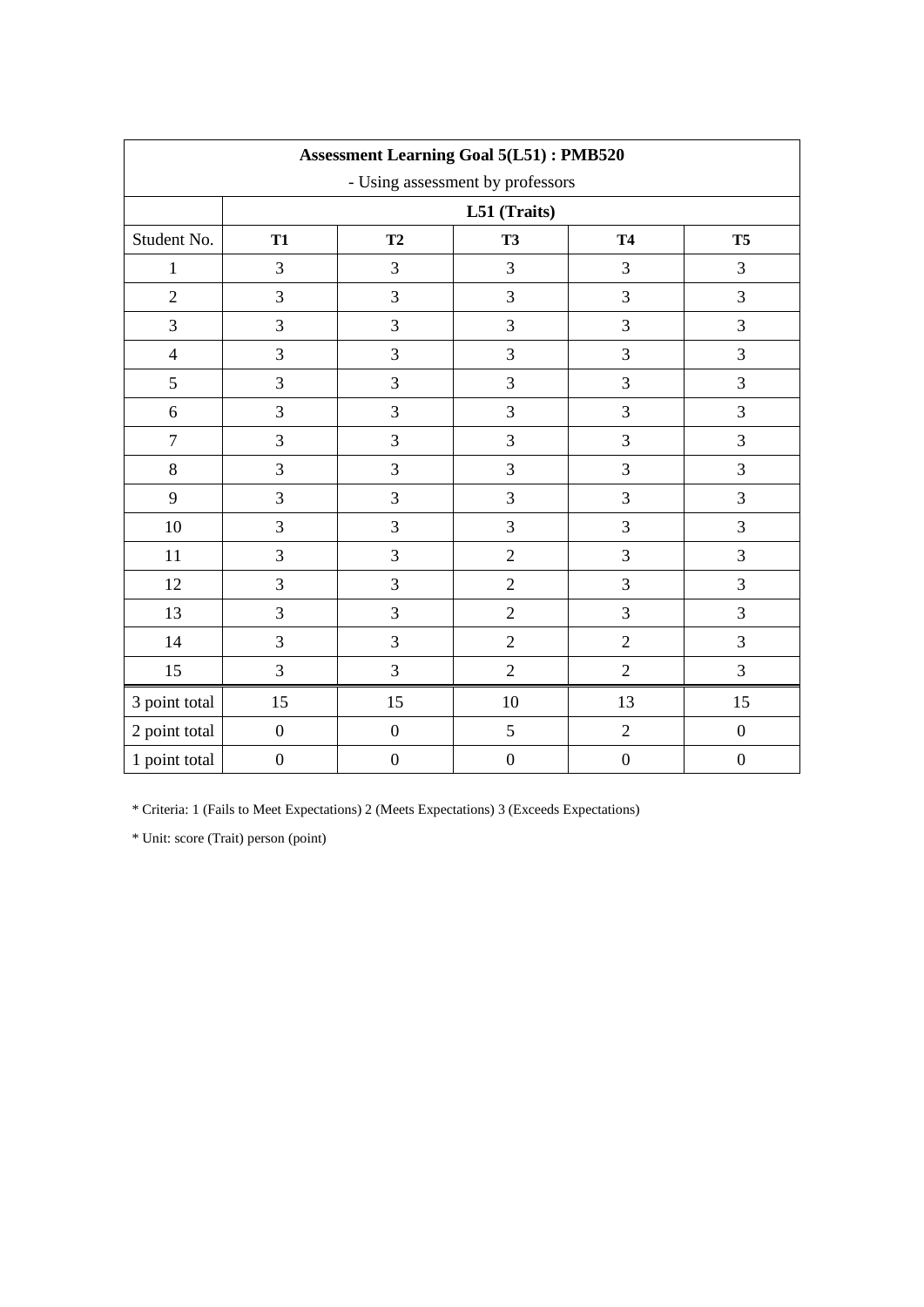| <b>Assessment Learning Goal 5(L52): PMB520</b> |                                |                |  |  |  |  |  |
|------------------------------------------------|--------------------------------|----------------|--|--|--|--|--|
|                                                | - Using course-embedded survey |                |  |  |  |  |  |
|                                                | L52 (Traits)                   |                |  |  |  |  |  |
| Student No.                                    | <b>T1</b>                      | T2             |  |  |  |  |  |
| $\mathbf{1}$                                   | $\sqrt{2}$                     | $\mathfrak{Z}$ |  |  |  |  |  |
| $\sqrt{2}$                                     | 3                              | $\mathfrak{Z}$ |  |  |  |  |  |
| $\mathfrak{Z}$                                 | $\mathfrak{Z}$                 | 3              |  |  |  |  |  |
| $\overline{4}$                                 | $\mathfrak{Z}$                 | $\mathfrak{Z}$ |  |  |  |  |  |
| 5                                              | 3                              | $\overline{2}$ |  |  |  |  |  |
| $\sqrt{6}$                                     | 3                              | 3              |  |  |  |  |  |
| $\overline{7}$                                 | $\mathfrak{Z}$                 | $\mathfrak{Z}$ |  |  |  |  |  |
| $\,8\,$                                        | $\overline{2}$                 | $\mathfrak{Z}$ |  |  |  |  |  |
| $\mathbf{9}$                                   | $\overline{2}$                 | $\overline{2}$ |  |  |  |  |  |
| $10\,$                                         | $\mathfrak{Z}$                 | 3              |  |  |  |  |  |
| $11\,$                                         | 3                              | 3              |  |  |  |  |  |
| $12\,$                                         | $\mathfrak{Z}$                 | $\mathfrak{Z}$ |  |  |  |  |  |
| 13                                             | $\mathfrak{Z}$                 | $\mathfrak{Z}$ |  |  |  |  |  |
| 14                                             | $\mathfrak{Z}$                 | $\sqrt{2}$     |  |  |  |  |  |
| 15                                             | $\mathfrak{Z}$                 | $\mathfrak{Z}$ |  |  |  |  |  |
| 16                                             | $\mathfrak{Z}$                 | 3              |  |  |  |  |  |
| $17\,$                                         | 3                              | 3              |  |  |  |  |  |
| 18                                             | $\sqrt{2}$                     | 3              |  |  |  |  |  |
| 19                                             | $\mathfrak{Z}$                 | 3              |  |  |  |  |  |
| 20                                             | $\mathfrak{Z}$                 | $\sqrt{2}$     |  |  |  |  |  |
| 21                                             | $\mathfrak{Z}$                 | $\mathfrak{Z}$ |  |  |  |  |  |
| $22\,$                                         | $\overline{3}$                 | $\mathfrak{Z}$ |  |  |  |  |  |
| 23                                             | $\overline{3}$                 | $\overline{c}$ |  |  |  |  |  |
| $24\,$                                         | $\overline{3}$                 | $\mathfrak{Z}$ |  |  |  |  |  |
| 25                                             | $\overline{3}$                 | $\mathfrak{Z}$ |  |  |  |  |  |
| $26\,$                                         | $\sqrt{2}$                     | $\,1\,$        |  |  |  |  |  |
| 3 point total                                  | 21                             | $20\,$         |  |  |  |  |  |
| 2 point total                                  | 5                              | $5\,$          |  |  |  |  |  |
| 1 point total                                  | $\boldsymbol{0}$               | $\,1\,$        |  |  |  |  |  |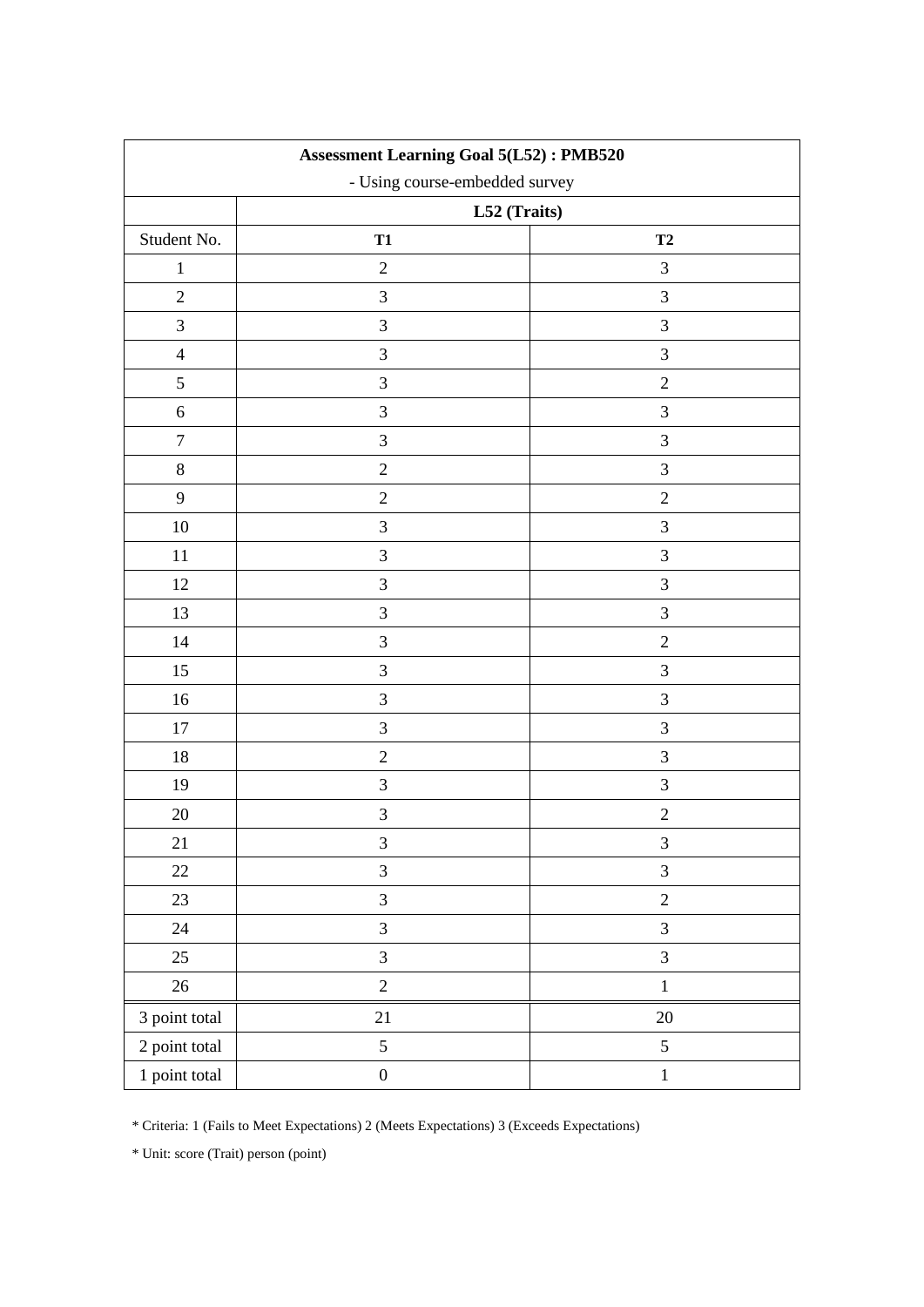| <b>Assessment Learning Goal 6(L61): PMB560</b> |                  |                  |                |                  |                  |                  |                  |  |  |
|------------------------------------------------|------------------|------------------|----------------|------------------|------------------|------------------|------------------|--|--|
| - Using assessment by professors               |                  |                  |                |                  |                  |                  |                  |  |  |
|                                                | L61 (Traits)     |                  |                |                  |                  |                  |                  |  |  |
| Student No.                                    | <b>T1</b>        | T2               | <b>T3</b>      | <b>T4</b>        | <b>T5</b>        | <b>T6</b>        | <b>T7</b>        |  |  |
| 1                                              | $\overline{2}$   | $\overline{3}$   | 3              | $\overline{3}$   | 3                | $\overline{3}$   | 3                |  |  |
| $\overline{2}$                                 | 3                | $\overline{3}$   | 3              | 3                | 3                | $\overline{3}$   | 3                |  |  |
| 3                                              | $\overline{2}$   | 3                | 3              | 3                | $\overline{2}$   | $\overline{2}$   | $\overline{2}$   |  |  |
| $\overline{4}$                                 | 3                | $\overline{3}$   | 3              | $\overline{3}$   | 3                | $\overline{3}$   | 3                |  |  |
| 5                                              | 3                | 3                | 3              | 3                | 3                | $\overline{3}$   | 3                |  |  |
| 6                                              | 3                | $\overline{3}$   | 3              | 3                | 3                | $\overline{3}$   | 3                |  |  |
| $\overline{7}$                                 | 3                | 3                | 3              | 3                | 3                | 3                | 3                |  |  |
| 8                                              | $\overline{2}$   | $\overline{2}$   | $\overline{2}$ | $\overline{2}$   | 3                | $\overline{2}$   | $\overline{2}$   |  |  |
| 9                                              | 3                | 3                | 3              | $\overline{2}$   | $\overline{2}$   | 3                | 3                |  |  |
| 10                                             | 3                | 3                | 3              | 3                | 3                | $\overline{3}$   | 3                |  |  |
| 11                                             | 3                | $\overline{3}$   | 3              | $\overline{3}$   | 3                | $\overline{3}$   | 3                |  |  |
| 12                                             | 3                | $\overline{2}$   | 3              | 3                | $\overline{2}$   | $\overline{2}$   | 3                |  |  |
| 13                                             | 3                | 3                | $\mathbf{1}$   | $\overline{2}$   | 3                | $\overline{3}$   | 3                |  |  |
| 14                                             | 3                | $\mathfrak{Z}$   | 3              | 3                | 3                | $\overline{3}$   | 3                |  |  |
| 15                                             | 3                | $\mathfrak{Z}$   | 3              | $\overline{3}$   | 3                | $\overline{3}$   | 3                |  |  |
| 3 point total                                  | 12               | 13               | 13             | 12               | 12               | 12               | 13               |  |  |
| 2 point total                                  | 3                | $\mathbf{2}$     | $\mathbf{1}$   | 3                | 3                | $\mathfrak{Z}$   | $\sqrt{2}$       |  |  |
| 1 point total                                  | $\boldsymbol{0}$ | $\boldsymbol{0}$ | $\mathbf{1}$   | $\boldsymbol{0}$ | $\boldsymbol{0}$ | $\boldsymbol{0}$ | $\boldsymbol{0}$ |  |  |